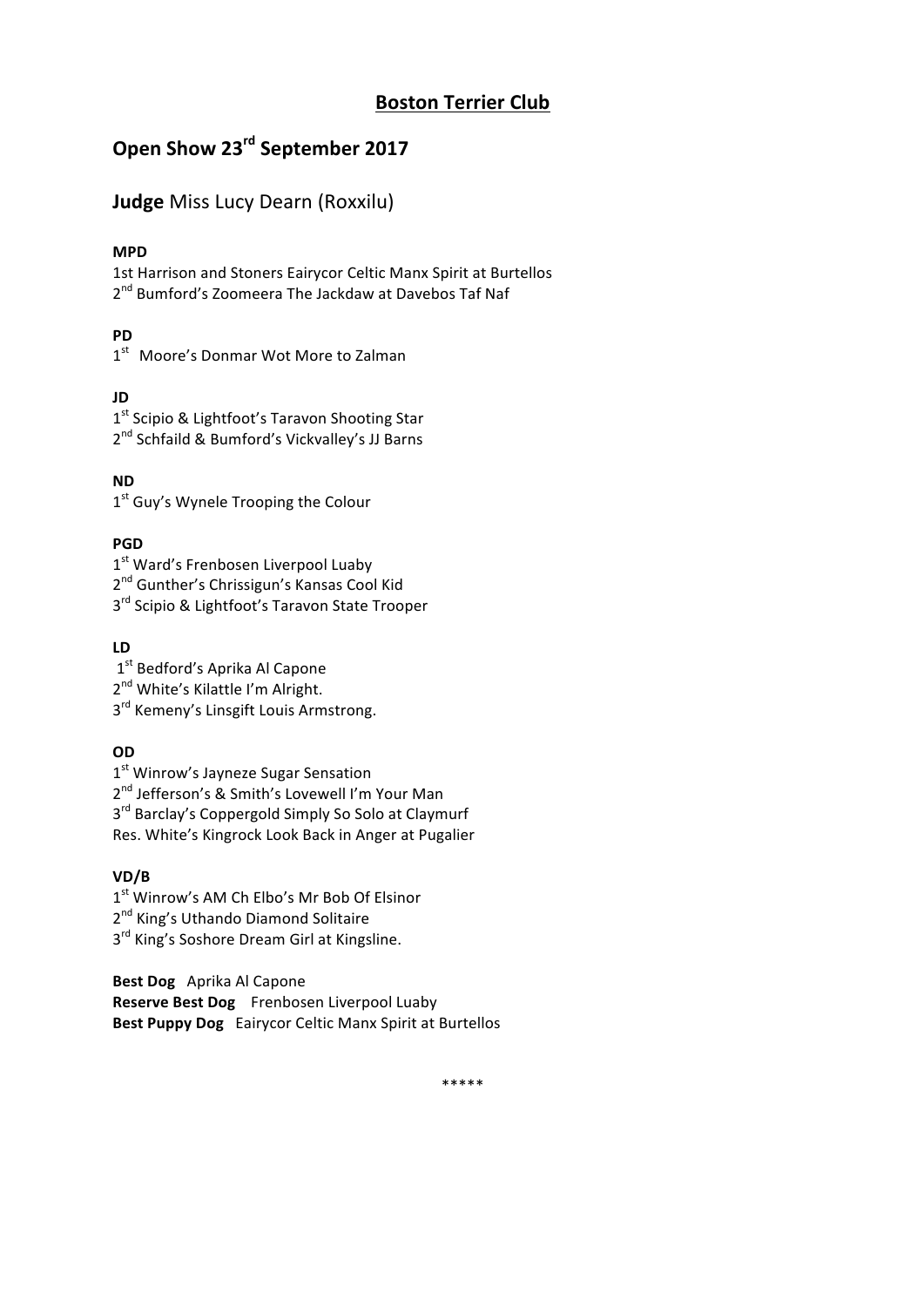# **MPB**.

1<sup>st</sup> Grace's Star Money Pennie 2<sup>nd</sup> Costello's Eairycor Celtic Fairy Mist at Buttellos

# **PB.**

 $1<sup>st</sup>$  Fearn's Donmar the Gibson Girl at Ledzepp. 2<sup>nd</sup> Batty's Eairycor Celtic Dream at Solobat 3<sup>rd</sup> French's Norcairn Fabulous Wynele Res Mason's Aprika Beverly Hills VHC Glynn's Aprika Broadway Star at Coppergold

# **JB**

1<sup>st</sup> Winrow's Triojen Trade Secret for Jayneze

# **MB**

1st Norcairn Fabulous Wynele 2<sup>nd</sup> MCguirk's Taravon Dizzie Miss Lizzie

# **NB**

 $1<sup>st</sup>$  Barclay's Jabbari Just a Jezabel at Claymur 2<sup>nd</sup> Taravon Dizzie Miss Lizzie

# **PGB**

1<sup>st</sup> Scipio & Lightfoot's Taravon Sassie Lassie ShCM 2<sup>nd</sup> Conway & Chapman's Norcairn Prin N' Proper  $3<sup>rd</sup>$  Moore's Rosparquier Sweet Dreams to Zalman Res Ward's Wildax Buzz of the Bumblebee VHC Jefferson and Smith's Wynele I've got the Girl

#### **LB**

1<sup>st</sup> Conway & Chapman's Done N' Dusted 2<sup>nd</sup> Gunther's Chrissiguns Dakota Dream  $3<sup>rd</sup>$  Avent's Ridgeway Revelation at Sueno Sh Cm Res Winrow's Jayneze Miss Ella VHC Schfaild's Vickvalley Just Loving You

# **OB**

1<sup>st</sup> Schfaild's Vickvalley My Dear Heart 2<sup>nd</sup> Corrin and Costello's Ch Eairycor Celtic Princess JW  $3<sup>rd</sup>$  Hounslow's Ridgeway Royal Rumpus Res Kemeny's Lotsmore Beluga VHC Conway & Chapman's Won N' Only JW ShCM

**Best Bitch** Donmar the Gibson Girl at Ledzepp. **Reserve Best Bitch Vickvalley My Dear Heart Best Puppy Bitch** Donmar the Gibson Girl at Ledzepp.

# **Best in Show Aprika Al Capone**

Reserve Best in Show Donmar the Gibson Girl at Ledzepp. Best Puppy in Show Donmar the Gibson Girl at Ledzepp. **Reserve Best Puppy in Show Eairycor Celtic Manx Spirit at Burtellos Best Veteran AM Ch Elbo's Mr Bob Of Elsinor**